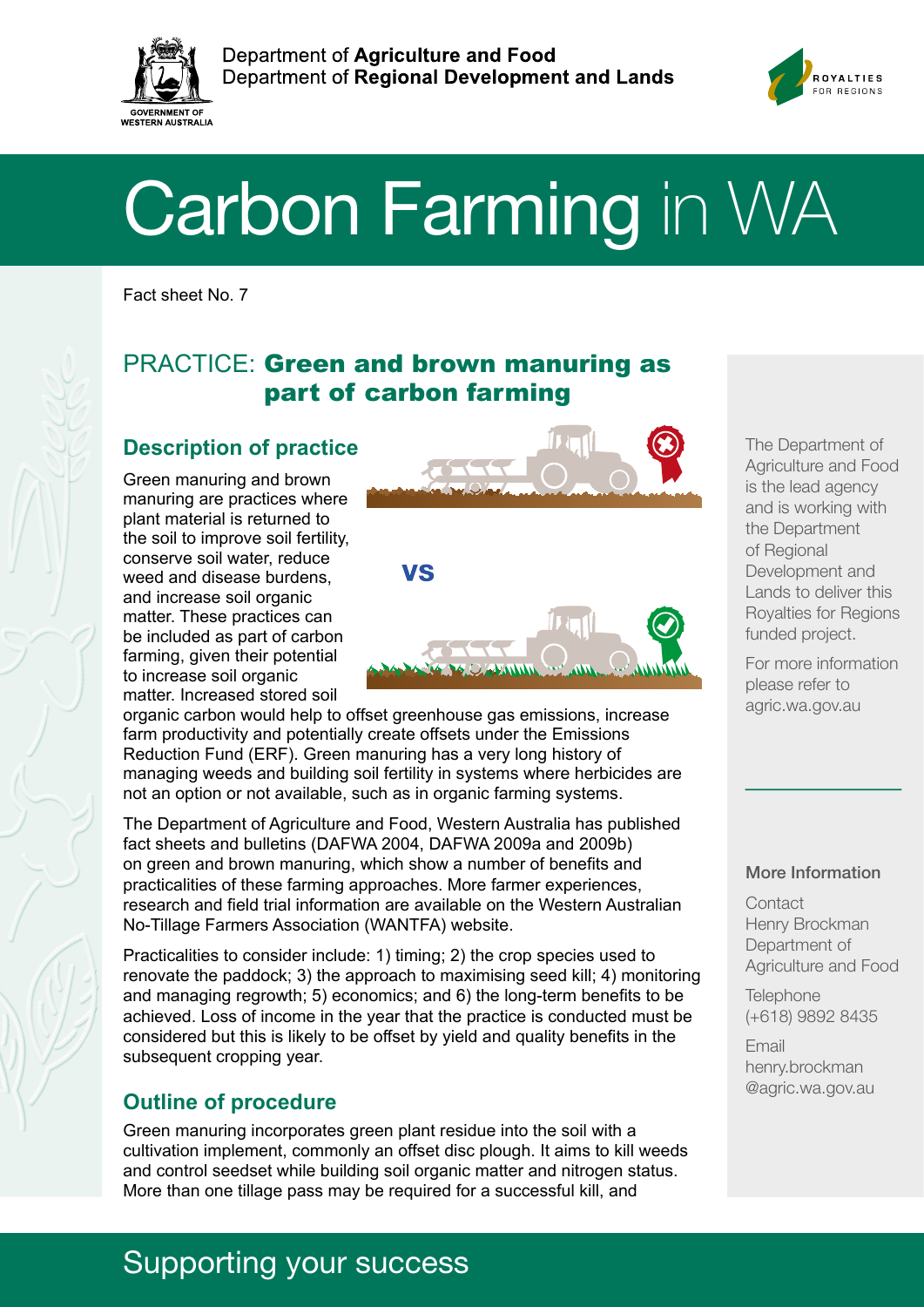cultivation may lead to losses of soil organic matter and cause soil structure damage.

Brown manuring is a 'no-till' version of green manuring, using a non-selective herbicide to desiccate the crop (and weeds) at flowering instead of using cultivation. A follow-up treatment may be required to control survivors. The plant residues are left standing, helping to retain surface cover and soil structure. Soil organic matter is increased.

A variation on brown manuring is mulching, where the crop or pasture is mowed, slashed or cut with a knife roller and the residue is left lying on the soil surface. This maximises soil surface cover to reduce wind erosion and helps to reduce soil moisture loss through evaporation. However, residues may break down more rapidly than during brown manuring because of the increased contact with soil and smaller pieces.

In Western Australia, pulses are generally the preferred crop to grow for green manuring practices as they improve the nitrogen status of the soil, and the potential foregone profit is lower relative to cereals and canola. Green manuring pulse crops, however, carries the risk of increased nitrous oxide  $(N_2 0)$  emissions, discounting increases in soil carbon sequestration (Louise Barton, personal communication). In some locations it may be possible to grow a summer crop—for example, broad-leafed plants such as sunflower and safflower or grasses such as sorghum and millet—for green manuring purposes, especially on sandplain soils and in higher rainfall areas (DAFWA 2004; DAFWA 2009). However, high carbon to nitrogen (C:N) ratios may tie up nitrogen and depress subsequent yields (Hoyle et al. 2003).

#### **Work done to date**

The work done to date has investigated these practices as a means to renovate paddocks or improve soil quality to increase crop yields in subsequent years. There is no research targeted at measuring soil organic carbon (SOC) increases with a view to sequestering carbon for carbon credits.

As for all other practices that aim to increase SOC and be part of a carbon trading scheme, green and brown manuring practices require data on the amount of SOC in the soil profile (usually 0 to 30 cm). This is obtained by measuring the concentration of soil organic carbon (% weight) and adjusting for bulk density (weight per unit volume of soil).

An accepted standard of measurement or method for collecting representative samples in a paddock under the ERF is not yet available. These uncertainties and cost make it difficult to establish a defensible baseline for a paddock and subsequent follow-up monitoring events to confirm change. These technical issues are part of ongoing research on SOC farming, and research findings would also apply to measuring changes due to green and brown manuring practices.

Western Australian trials (three sites) have shown soil organic content in the topsoil increasing from an average value of 1.41 to 1.81 per cent, 2.19 per cent and 2.11 per cent after one, two and three years of green manuring respectively (Hoyle et al. 2003). The decline in the third year was due to dry conditions, which reduced the amount of biomass returned to the soil via the third green manure crop. The content of SOC in rain-fed Australian farming systems is influenced (according to Hoyle et al. 2011) by soil type, climate and management factors:

- The potential content is determined by soil type. Clay soils can support higher concentrations of organic carbon than sandy soils. Soil depth, bulk density and mineralogy are other factors.
- The attainable content is determined by climate with best SOC content increases achieved in higher rainfall (that is, receiving > 500 mm per year) and lower temperature areas. In lower rainfall areas (that is, receiving < 400 mm per year), the capacity to increase SOC appears limited. High summer temperatures will lead to faster rates of decomposition.

The actual content is determined by management responses and will depend on the crop or pasture type or density. These will determine the amount of organic carbon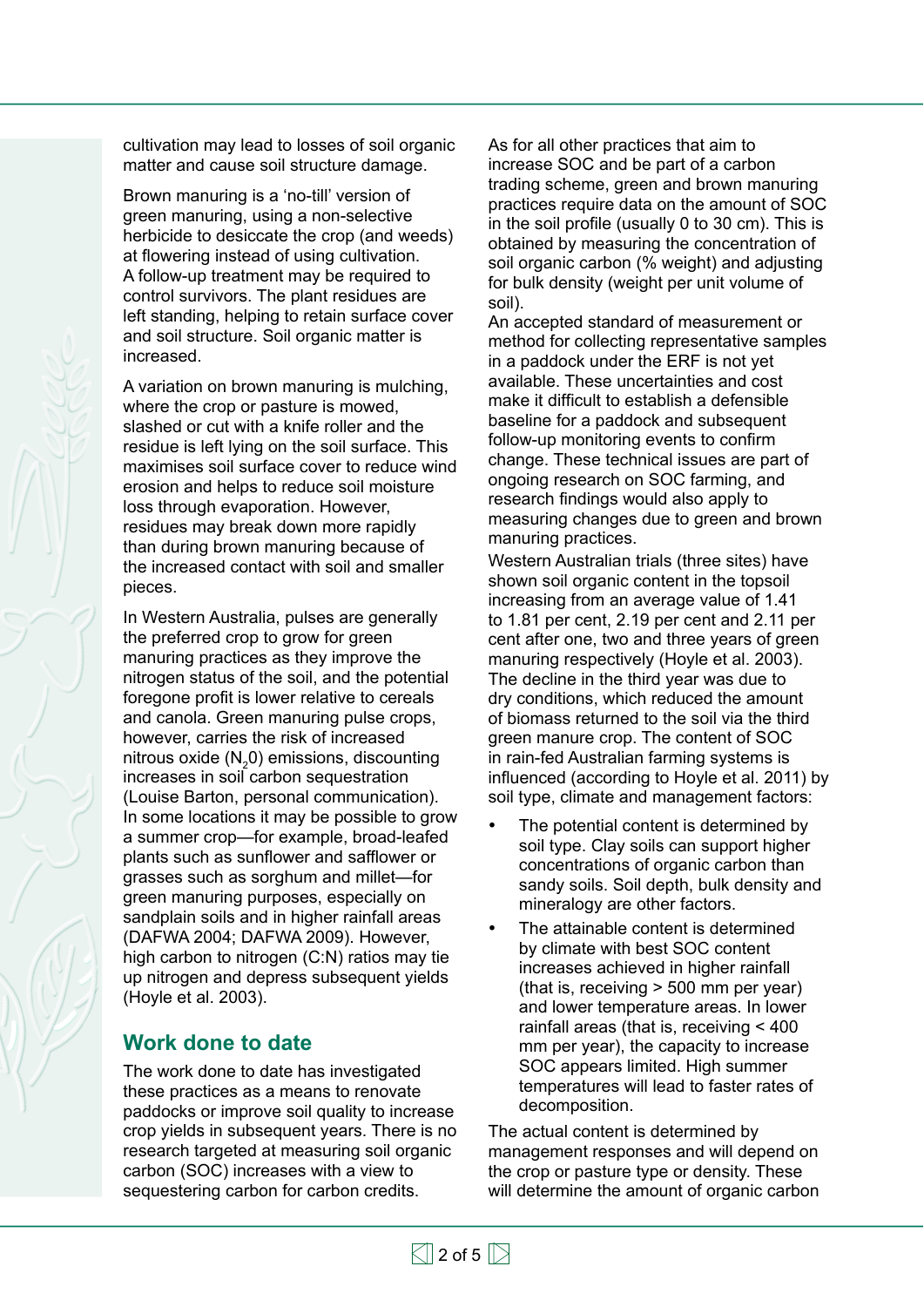inputs into the soil. The starting level of SOC will determine the magnitude of the response; degraded land offers the greatest potential to increase carbon storage towards the attainable limit. Soil disturbance through tillage will encourage SOC loss. Minimum tillage and no-till practices are already conducted throughout much of the cropping areas, mainly for reasons of water availability and the soil's capacity to support farm machinery traffic.

The Western Australian No-Tillage Farmers Association (WANTFA) has ongoing field trials such as investigating the impact of cover crops that are knife rolled, measuring changes over a six-year period (see WANTNA in reference list).

#### **Current level of adoption**

There is no adoption for specifically sequestering carbon. The limited data on the current level of adoption of these farming practices suggests ad hoc use when the opportunity presents, often associated with herbicide resistance problems or failed crops. There is increasing interest in these farming systems because of the benefits to soil quality and ecosystem services (Broos & Baldock 2008).

No statistics or information is collected on the extent or location of these practices in Western Australia. Specialists suggest that it is more often opportunistic and not a routine part of the agricultural system. Farmers would decide depending on the requirement to renovate a degraded paddock, to not harvest a poorly performing crop or to break a disease or weed cycle.

Economic analysis for the practice suggests that it is undertaken in years where the foregone income is minimised (that is, in poor yielding years) with only a small yield increase in the following cereal crop required to break even (Moerch & Bathgate 2000). See also reviews by Hoyle et al. (2011).

The practices may be more widely adopted as the goal of increasing SOC improves soil quality and brings economic benefits, without the need to sell carbon credits.

Adoption solely for carbon credits probably is not viable, but green or brown manuring could be one component of the overall farming system.

#### **Carbon benefits**

Currently none.

#### **Co-benefits**

- Improved soil fertility (largely observed in leguminous green manures) achieved by building soil organic matter and nutrient status, and increasing buffering capacity to moderate changes in pH.
- Reduced weed burdens, particularly when herbicides are not an option or effective, or a break is required.
- Increasing soil organic matter to improve soil structure and provide a protective cover for the soil surface: this increases water infiltration and retention, reduces wind and water erosion, and reduces the impact of extreme temperatures. Conserving soil water and disease control in high rainfall environments are also major benefits.

## **Opportunities**

Large areas (all cropping soils with loamy to clay surface textures) are more likely to provide greater carbon sequestration benefits because clay inherently in the soil can form aggregates that protect organic carbon from decomposition. **t**he SOC content of soils in Western Australian cropping land is low—between about 1 per cent and 4 per cent with a mean of about 2 per cent (ASRIS 2007). There is limited data on manuring practices to increase SOC. The closest illustration is from conservation tillage studies that retain stubble, reduce tillage or use no-till systems. In NSW, for example, coarse calculations (Chan et al. 2010) show a carbon sequestration rate of 0 to 0.40 t C/ha/yr. Every tonne of carbon in the soil is equivalent to 3.67 tonnes of CO<sub>2</sub>. Therefore, conservation tillage would add 0 to 1.47 tonnes of  $CO<sub>2</sub>$  equivalent  $(CO<sub>2</sub>e).$ 

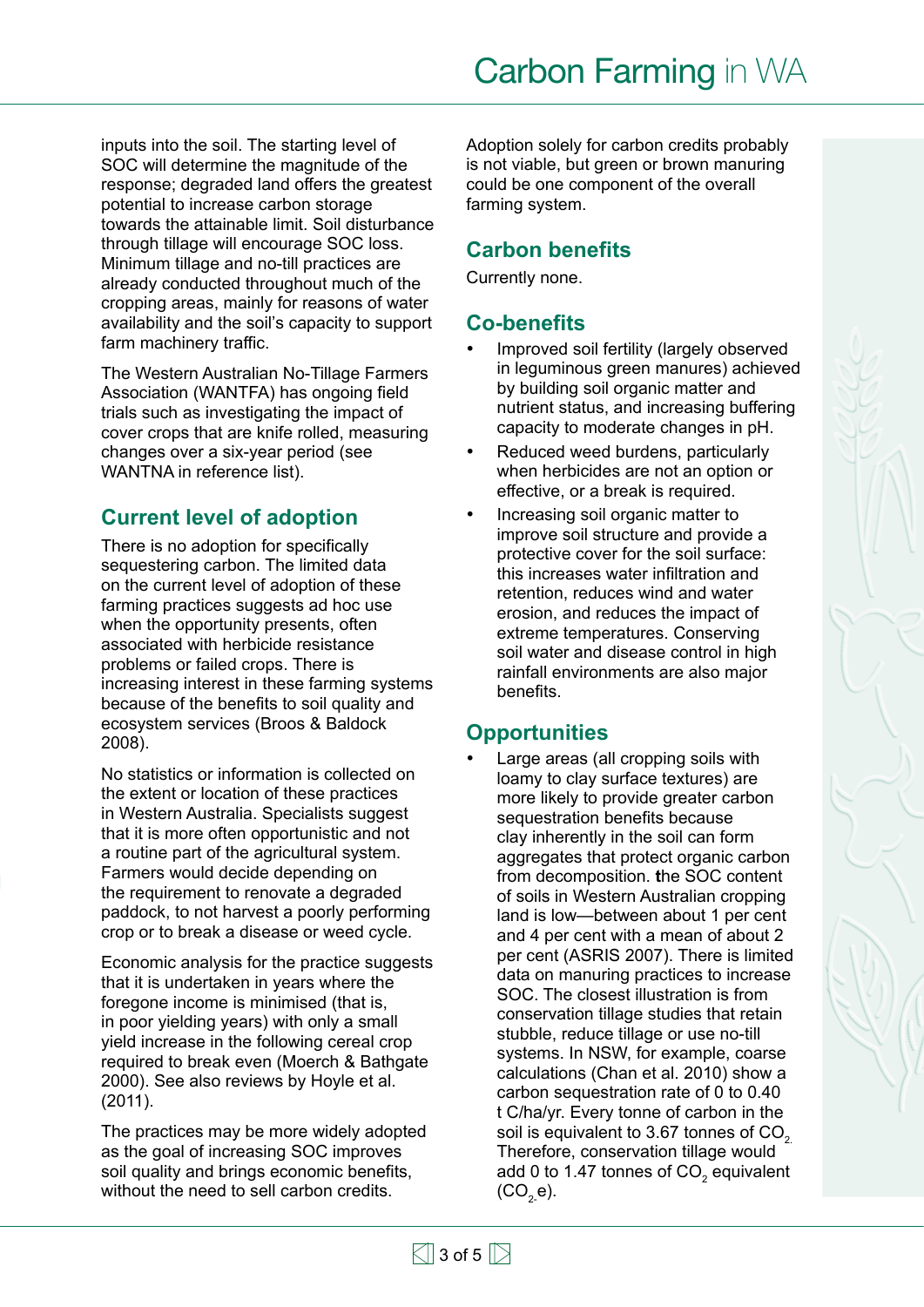#### **Risks**

- There is limited data clearly quantifying the change in SOC linked solely to manuring practices that could be used to calculate a potential carbon sequestration value.
- While most farmers have the appropriate equipment and tools (for example, a tractor, sprayer and some offset disks) to undertake green or brown manuring, others will incur costs when purchasing more specialised machinery (for example, stubble rollers and mulchers).
- There will be a revenue loss from not cropping the paddock in the year of manuring, but this may be offset in future years if improved soil quality increases the performance of subsequent crops.
- These practices will likely be part of rotational cropping management for the paddock, making it difficult to isolate the component(s) of the farming system impacting on soil organic change.
- Green manuring (ploughing in) can result in increased methane production through anaerobic decay.

#### **Case studies**

- A demonstration site in the North Stirling Palinup area in 2010–11 proposed to show farmers successful techniques for renovation cropping. The aim was to improve their soil quality, to minimise the risk of soil erosion and increase SOC in the longer term. The gross margin for each technique was also assessed. Analyses and results are available by contacting the North Stirling Pallinup grower group directly.
- A demonstration site in the Albany eastern hinterland area in 2009–10 (using Sustainable Agriculture incentive funds hosted by South Coast NRM Inc. with technical specialist support from DAFWA) proposed to show farmers successful techniques for stubble mulching using an innovative roller design with offset blades to 'cut and pin' heavy stubble cover (as an alternative to burning). The stubble mulching

technique was also applied to vetch and long season annual pastures for green manuring. Baseline measurements were collected for SOC and microbial biomass, with the prospect of returning in 2014–15 to evaluate the success of building SOC and microbial activity (Matthews 2011).

#### **Key contacts – Western Australia**

- Bindi Ibister, Kevin Wise and Paul O'Meara (North Stirling Palinup grower group)
- Fran Hoyle, Jeremy Lemon and Tim Overheu (DAFWA)
- Dr Ken Flower (WANTFA)
- Private agricultural / agronomy consultants

#### **Key references**

Australian Soil Resource Information System (ASRIS), asris.csiro.au/methods.html

Broos, K & Baldock, J 2008, 'Building soil carbon for productivity and implications for carbon accounting', in *2008 South Australian GRDC Grains Research Update*

Bruce, S, Sims, J, Walcott, J, White, S, Baldock, J, Grace, P & Wicks, S 2010, 'Soil carbon management and carbon trading' in *Science for Decision Makers*, Bureau of Rural Sciences, Department of Agriculture, Fisheries and Forestry, Canberra, [http://](http://adl.brs.gov.au/data/warehouse/pe_brs90000004182/sfdmSoilCarbon2010_ap14.pdf) [adl.brs.gov.au/data/warehouse/pe\\_](http://adl.brs.gov.au/data/warehouse/pe_brs90000004182/sfdmSoilCarbon2010_ap14.pdf) [brs90000004182/sfdmSoilCarbon2010\\_](http://adl.brs.gov.au/data/warehouse/pe_brs90000004182/sfdmSoilCarbon2010_ap14.pdf) [ap14.pdf](http://adl.brs.gov.au/data/warehouse/pe_brs90000004182/sfdmSoilCarbon2010_ap14.pdf)

Chan, K, Oates, A, Liu, D, Li, G, Prangnell, R, Poile, G & Conyers, M 2010, 'A farmer's guide to increasing soil organic carbon under pastures', Industry & Investment NSW, Wagga Wagga NSW, dpi.nsw.gov.au/\_\_ data/assets/pdf\_file/0014/321422/A-farmersguide-to-increasing-Soil-Organic-Carbonunder-pastures.pdf

DAFWA 2004, 'Guide to growing summer grain and forages in the south coast region, Western Australia', Miscellaneous Publication 20/2004, withdrawn

DAFWA 2009, 'Managing south coast sandplain soils to yield potential', Bulletin